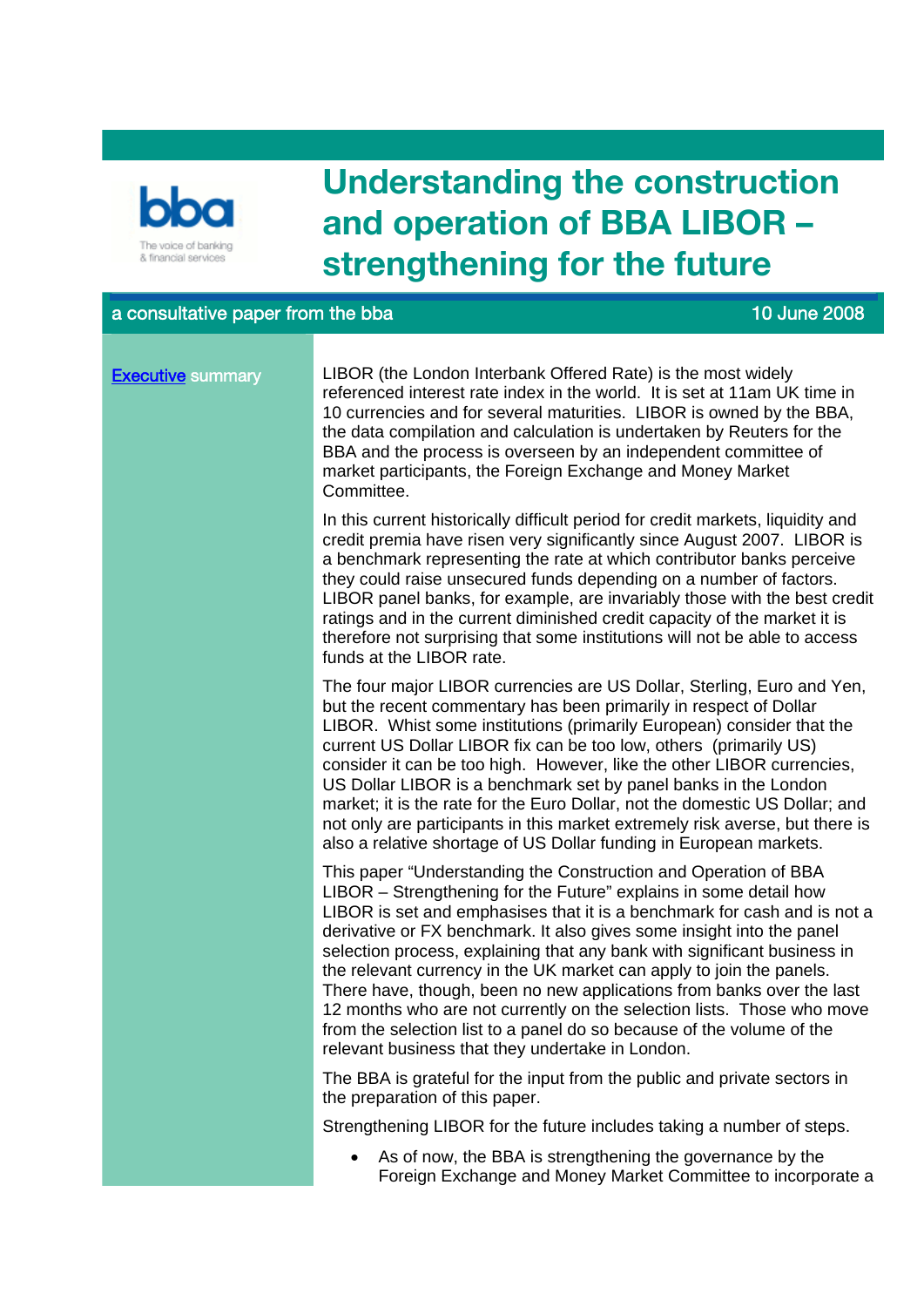tight scrutiny mechanism that will require any contribution discrepancies to be reviewed and justified.

- The membership of the Committee is being widened to include non contributing banks from Europe, the USA and elsewhere as relevant. Arrangements are also being put in place to invite interested parties from the public and private sectors to provide ongoing commentary and opinion into the process.
- In addition, although the current currency panels capture a very large majority of the activity that takes place in the London markets (and indirectly elsewhere in Europe) and there have not been any new banks asking to participate, discussions have commenced with a number of other US and EU banks for the purpose of establishing whether their business qualifies for inclusion on the relevant panels. It is important to note that any bank may volunteer to join the BBA LIBOR panel for any currency. Similar discussions will need to take place with banks from other major LIBOR currency countries. This may well result in panel sizes being increased but there will be no changes without clear rationale. Again this work will be done in close dialogue with interested parties from the public and private sectors.
- Transparency has long been one of the key attractions of LIBOR. Other indices either keep their contributors confidential (H15) or the bank is asked to contribute the rate at which it considers a hypothetical bank would borrow (EURIBOR). LIBOR contributors on the other hand provide the rate at which they believe they could borrow should they propose so to do. The issue has been raised as to whether this has the potential to stigmatise contributions and therefore the BBA proposes to explore options for avoiding any stigma whilst maintaining transparency.
- Whilst this paper sets out predominantly the steps that are already being taken in respect of LIBOR there are three questions on which specific comments are sought.
	- 1. Whether in addition to the 11am fix of US Dollar LIBOR there is demand for another London fix later in the day after the US market has opened. Hitherto market participants on the Committee have suggested that this would raise considerable legal issues in respect of contract currently linked specifically to the 11am fixings, as well as cause confusion, particularly in standardised netting contracts. Nevertheless, but comments would be appreciated from all others who hold a view.
	- 2. Whilst the majority of Euro Dollar trading takes place in London, the BBA will investigate demand for the creation of an additional European Dollar index that seeks to capture US Dollar trading in Europe.
	- 3. Whether the description "reasonable market size" would benefit from being more specifically defined.

This paper represents the views of the Foreign Exchange and Money Markets Committee, many other members of the BBA and incorporates the overwhelming number of informed comments that the BBA has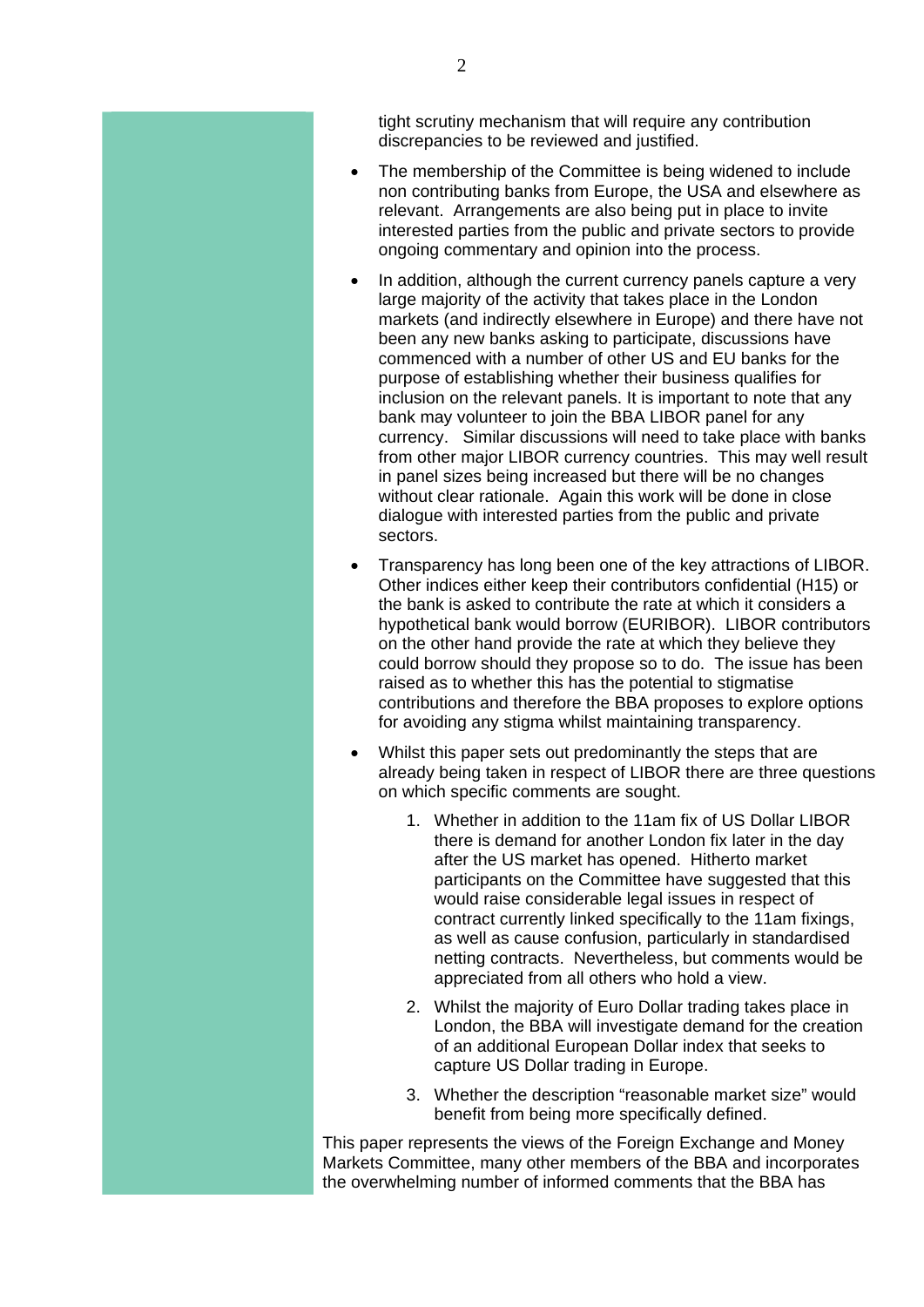received. As the BBA takes the steps outlined in the paper, the receipt of any further comments from market participants and interested parties is welcomed.

**1. Introduction**

**2. Impact of the Credit Crunch on the Credit** 

**Markets**

1.1 BBA LIBOR is by far the most widely referenced interest rate index in the world. Its importance goes beyond that of inter bank lending and touches everyone from large international conglomerates to small borrowers. It is central in interest rate swaps and the great majority of floating rate securities and loans relate to LIBOR. Independent research indicates that around \$350 trillion of swaps and \$10 trillion of loans are indexed to BBA LIBOR. It is the basis for settlement of interest rate contracts on the world's major futures and options exchanges. It is written into standard derivative and loan documentation such as the ISDA terms and is also used for an increasing range of retail products.

1.2 LIBOR is owned by the BBA which is a not for profit organisation funded primarily by subscriptions from its voluntary members. The data for the LIBOR fixes is compiled and calculated by Reuters for the BBA. The contributing banks for each LIBOR currency are selected on objective criteria and may or may not be members of the BBA. Those who are members they pay an annual standard subscription to the Association. There is no levy charged for any bank which contributes to or participates in the LIBOR fix.

1.3 LIBOR has an unbroken back-history stretching back to 1985 and it has enjoyed an enviable reputation since its inception.

# **CONSTRUCTION AND OPERATION**

2.1 In the particularly benign conditions for credit markets over the last decade, insufficient attention may have been paid by certain parties to funding liquidity risk and counterparty risk. In this context, funding liquidity risk is the chance that a lender may be unable to raise funds as expected as liabilities fall due. Counterparty risk is the chance that the party who borrowed the money may not be able to repay as agreed.

2.2 LIBOR is a benchmark. However some entities appear to have made the assumption that LIBOR is a rate at which all could borrow. The current stresses in the credit markets, as a consequence of the global liquidity crisis, have impacted banks and other lending institutions. Furthermore, the net flows of funds which were from cash rich institutions such as money market funds and mutual funds have been impacted significantly. Not surprisingly, in the very different circumstances that prevail today, the benchmark nature of LIBOR has again become much more apparent.

2.3 Since its inception in 1985, BBA LIBOR has enjoyed a reputation for accuracy. However, just as the credit crunch has led to stress in the markets, and the breakdown of longstanding correlations in the pricing of assets, as a barometer of these markets, it has also been stressed.

2.4 This has led to discussion of some of the BBA LIBOR currency fixes - particularly the Dollar fix - within the financial community. This proper discussion has overflowed into commentary in the media, and the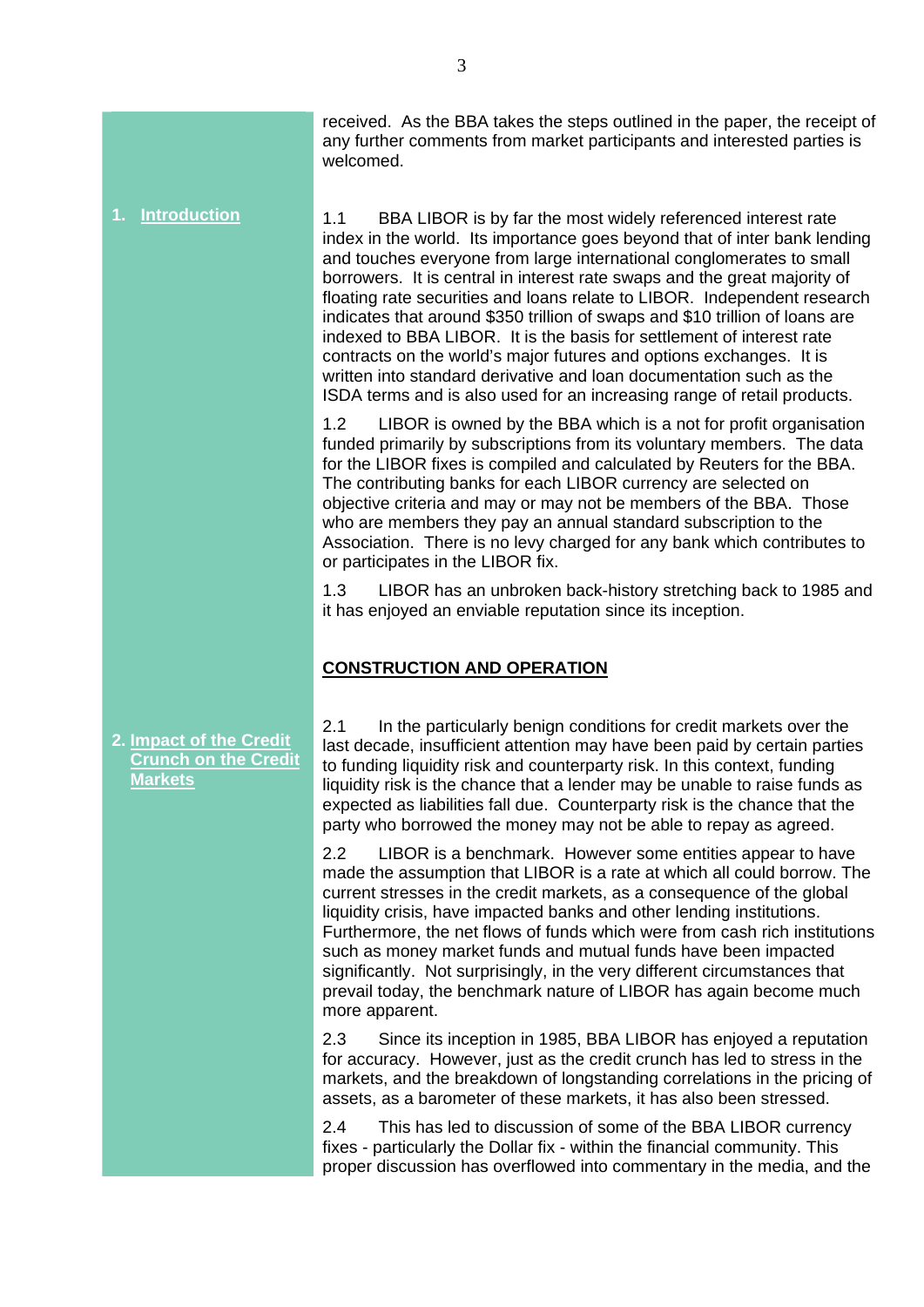**3. What is BBA LIBOR and how is it set? 4. Review of LIBOR** 3.1 BBA LIBOR is set for 10 different currencies at 11am London time each day. The BBA conducts an annual survey of those banks willing to participate, to determine which banks are active in the London market in the relevant currencies and in reasonable amounts. From this survey a panel of banks is created (see section 8 below and appendix 1). However, it is not uncommon for there to be a well known bank which has a significant presence in its own country but is not active in the relevant currency in the London market and so is not on that panel. 3.2 The processes are overseen by an Independent Committee, the Foreign Exchange & Money Market Committee. ("FX & MM") 3.3 The data compilation is undertaken by Reuters, on behalf of the BBA. For each currency and maturity, contributor banks submit to Reuters the rate at which a contributing bank believes it could borrow funds should it wish to do so, by asking for and then accepting inter bank offers in a reasonable market size just prior to the fix time, which is 11am London time. Submitted rates are trimmed to screen out high or low rates and then the average calculated. The trimming process removes outlying data as well as preventing any individual bank from attempting to influence the rates. 3.4 The 10 currencies are Australian Dollars, Canadian Dollars, Danish Krone, Euro, New Zealand Dollars, UK Pounds Sterling, Swedish Krona, Swiss Francs, US Dollars, Yen. The 4 currencies in which there is most interest are Sterling, US Dollars, Euro and Japanese Yen. 4.1 All financial indices, rates, correlations and rules are currently subject to scrutiny in current market conditions and BBA LIBOR is no different in that respect. As a result the review addresses the current practices and procedures, has examined the external commentary, and has strengthened the ongoing dialogue with interested parties in the public and private sectors. A review of this nature is comprehensive, in order to reinforce the validity of BBA LIBOR. 4.2 A wide range of stakeholders have been consulted and their views contributed to this review. These include: banks both on the contributor panels and non contributing banks; several brokers; major derivative exchanges; other financial trade associations; hedge funds; money market funds and other asset managers; and other interested parties in the public sector. Stakeholders have emphasised the following points: **That extensive care must be taken in considering any changes as BBA LIBOR now supports a swap market estimated at \$350tn and a loan market estimated at \$10tn. Any changes must take into account the effect on these markets, which may extend to contracts stretching for decades into the future.**

**Although current discussions centre on US Dollar** 

misperceptions.

BBA believes that it needs to correct a number of misunderstandings and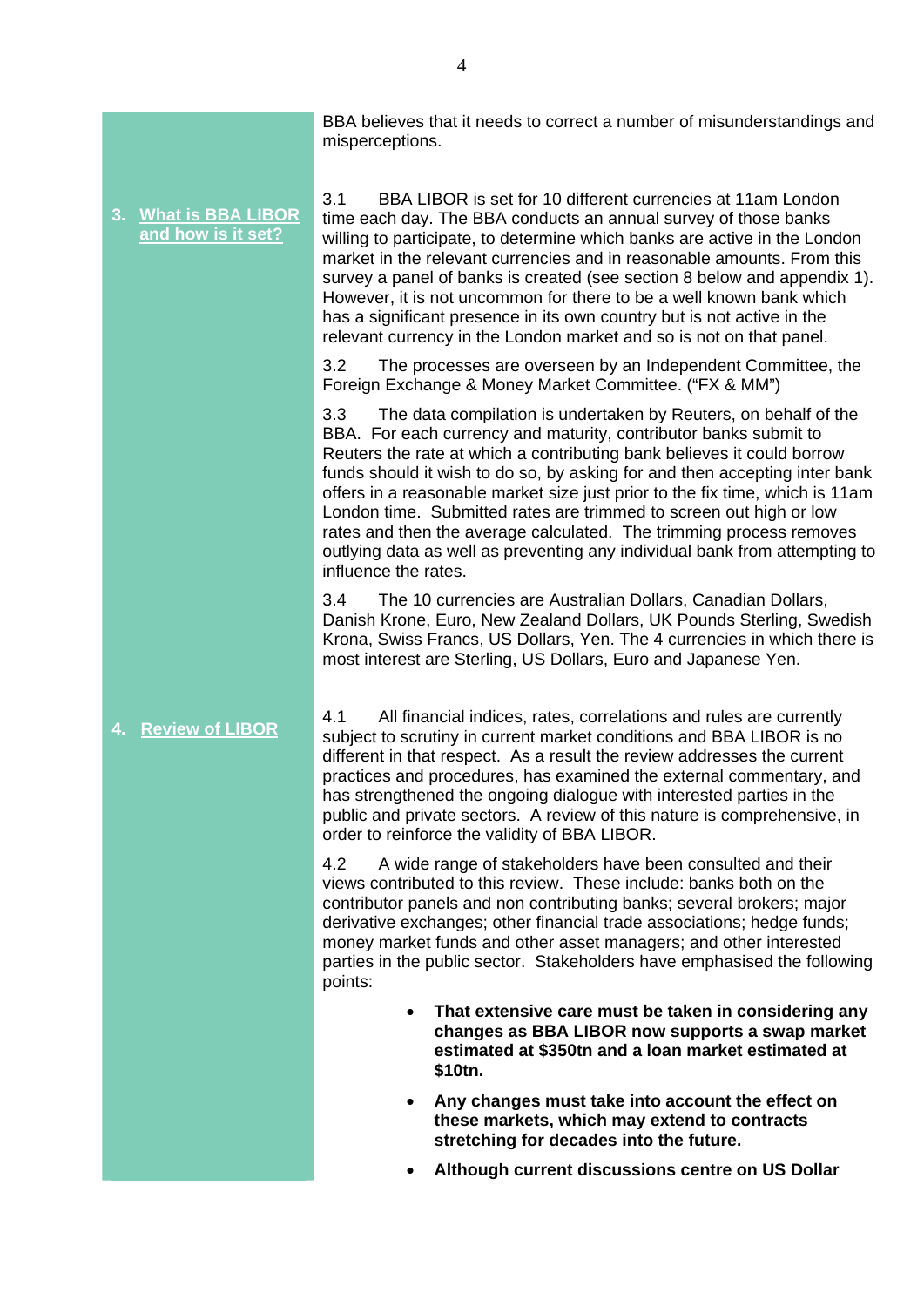5

# **LIBOR, the methodology of the rates should be transferable, therefore any change to the calculation of one currency should be considered in the wider context of the suite of 10 BBA LIBOR currency calculations and particularly the 4 principal currencies of Dollar, Sterling, Euro and Yen.**

4.3 It is the intention to continue to discuss the outcome of the review with all stakeholders for their further comment.

5.1 US Dollar LIBOR is regarded as a benchmark rate at which nondomestic Dollars can be borrowed and there are 16 contributor banks as set out in appendix 1. The dispersion of rates input by each bank is reflective of the credit conditions facing each bank on a daily basis. For several years therefore the spread between the highest and lowest has been tight as the credit environment was benign. An increase in dispersion rates has occurred since August 2007 as a consequence both of the greater credit costs in the bank market since the start of the credit crunch and the lack of liquidity.

5.2 If a non-contributing bank cannot borrow at BBA LIBOR that does not mean the rates are inaccurate as:-

- Liquidity and credit premia have risen very significantly since August 2007; and
- The selection process will inevitably pick those banks with the best credit ratings.
- The current diminished credit capacity of the market may mean that liquidity providers are unwilling to lend

5.3 It is thus not surprising that some institutions will not be able to access funds at the dollar LIBOR rate in the current extremely risk averse market conditions at the US Dollar LIBOR rate.

6.1 There are differences between US Dollar LIBOR and other indices such as the Overnight Index Swap (OIS) rate or the Fed Term Auction Facility rate (TAF) auction as they are measuring different things using different methods.

6.2 **The OIS** is a short-term interest rate swap where one side pays an overnight rate, compounded over the tenor of the swap while the other side pays a fixed rated. The Fed Effective Rate is the benchmark for OIS and is a domestic overnight rate. The gap between Libor and an OIS swap of the same tenor is often viewed as a measure of short-term risk premia -the bigger the gap, the greater the perceived risk.

6.3 It should be noted that an OIS is not a cash instrument; it is a derivative that settles against the overnight interest rate. As such, OIS rates contain no premia for liquidity and credit risk, which are currently significant factors in the cost of borrowing cash for longer than overnight. LIBOR, as a cash rate does reflect these factors.

6.4 **The TAF** allows financial institutions to make bids for term borrowing from the Fed, with maturities typically of 28 days. The Board of Governors sets the auction amount and the minimum bid allowed for

# **5. What is US Dollar LIBOR?**

**6. Comparing US Dollar LIBOR with other indicators**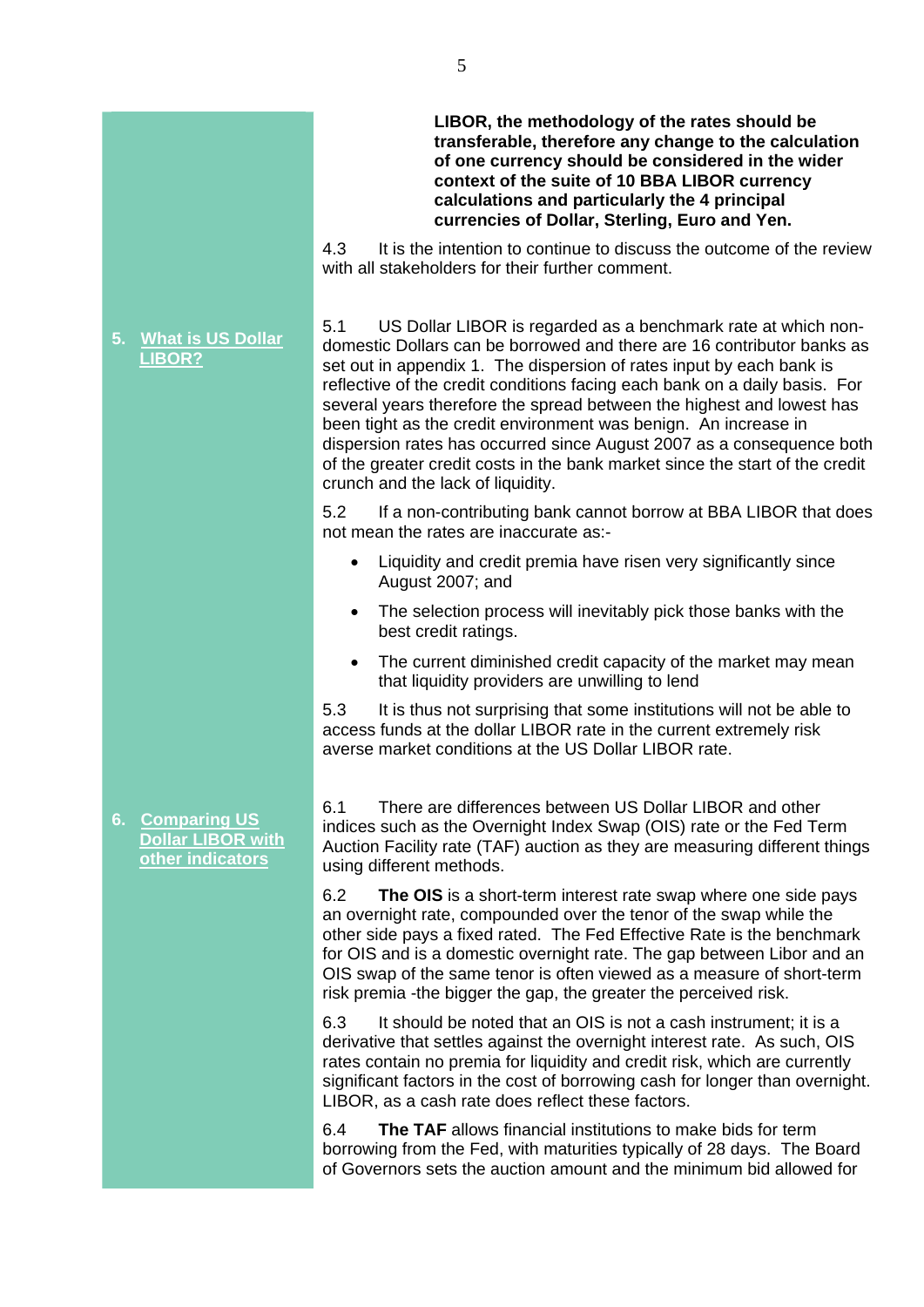the interest rate, which is set equal to the OIS rate corresponding to the term of the loan. The interest rate on the loans is determined in a singleprice auction and is reported as the "TAF" rate. The TAF is a rate for secured cash, unlike BBA LIBOR which is for unsecured funds.

- 6.5 Each TAF auction:
	- Has a finite amount of funds;
	- Is open to a very wide pool of potential takers;
	- Therefore the market where necessary will pay up for access to the facility.

6.6 **Euro Dollar Deposit -** During 2008, 3 month US Dollar LIBOR has consistently been within the range of traded Euro Dollar deposit levels as measured by Bloomberg's Euro Dollar deposit composite. This tracks levels over the markets 24 hour trading day. (This indicates that the LIBOR rate is a good match with trading data.)

6.7 **H15** is the yield in the three month Euro Dollar deposit rate published daily by the Fed. The Fed's measure of USD Euro Dollar rates is based on the yield observed within the Euro Dollar deposit market and the H15 values had tended to be at the high end of the traded range. LIBOR however, has oscillated between the high end and low end as market conditions have shifted and the panel represents a collection of banks with better than average funding.

6.8 **Other issues** worthy of mention are that:

- Credit crunch effects have ebbed and flowed on several occasions during the past months which in turn impacts the LIBOR fix as it does other indicators;
- The banks who contribute to Dollar LIBOR have been impacted in various ways including significant credit losses
- That the contributing banks remain highly rated by Moody's, S&P and Fitch.

6.9 These issues relating directly to the current environment will inevitably result in a volatility that is today more than that experienced in benign conditions.

6.10 When examining the rates at which banks will lend to each other, it is worth noting that in general, a bank will lend to any bank with which they have agreed a line of credit. If there is no agreed line of credit, banks may not lend to each other at that rate or any other rate.

7.1 It must be remembered that LIBOR is a pure cash fixing. It is not derived from derivative strip fixings or FX swap rates. In illiquid and difficult markets aberrations will occur which, under more normal market circumstances, would be arbitraged out. Because of the illiquidity of markets and the wide range of credits bidding for actual funds of differing amounts in different currencies, market forces have not acted as they technically should in a purist, off balance sheet trading environment.

**7. Cost of Funds – Effect of Foreign Exchange Arbitrage on BBA LIBOR**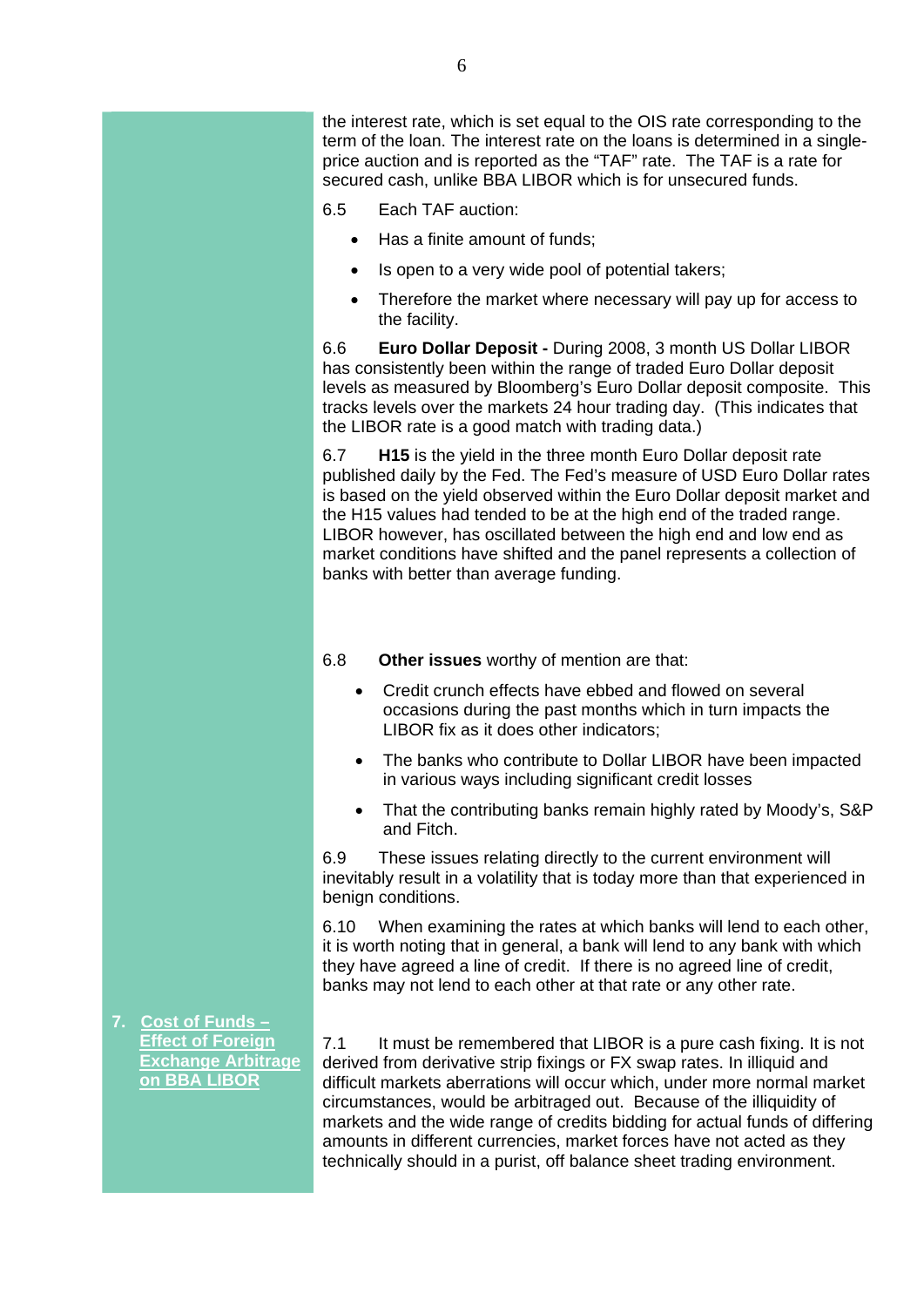7.2 FX swaps are used extensively by banks to fund positions in currencies where they may not have a natural underlying source of funds. For example a European bank may have a predominantly US Dollar denominated securities portfolio but have a main funding currency of Euros derived from its customer base.

7.3 LIBOR is fixed at where contributor banks perceive that they can raise funds for the nominated currencies for the period quoted at or around 11.00 am. The rate is set on a currency by currency basis, and without reference to each other. This is particularly pertinent when one considers the potentially distorting effect of the forward foreign exchange markets. In the current environment it appears possible to raise US Dollars at LIBOR flat and swap these into Euros at considerably less than the Euro LIBOR equivalent. Conversely, of course, a bank that is looking to raise US Dollars by selling Euros will find the costs of these funds extremely expensive. The argument is sometimes made that the US Dollar fixing MUST be too low, otherwise there is apparent arbitrage.

7.4 This is in fact not correct. It is simply that the market is no longer offering a cost free arbitrage between the FX swap and cash transactions. Many banks may have ample access to Euros or other non-US Dollar cash liquidity, but have limited access to natural US Dollar cash liquidity, combined with a high demand for term US Dollar funding for their US Dollar assets. With cash markets being significantly less liquid and more tiered at the current time, many such banks are finding that their direct US Dollar interbank market access is far more limited, so they are often only able to source US Dollar funding via the FX swap. At the same time, with the general pressure on banks' balance sheets at the moment, many US Dollar rich institutions are not only reluctant to lend term US Dollar interbank cash and are also far less likely to swap US Dollar into other currencies in order to take advantage of an arbitrage opportunity. Together these structural market factors are creating a large imbalance of supply and demand in the FX swap and cash markets, with arbitrage actions to counter this imbalance only being brought into play when the margins are far larger than had historically been the case in more benign times.

7.5 It is these market dynamics that have removed the historic risk free arbitrage between US Dollar LIBOR and US Dollar funding sourced via another currency using the FX swap. Many banks are seeking US Dollars, as this is the currency in which many assets held globally are denominated. The demand for Dollars has increased, and that means there is currently a premium for Dollars in the FX markets.

7.6 Cash is priced at the rate that it is perceived to be available in its natural currency at the quoting time. The contributing banks are continuing to fix LIBOR at the rate their cash desks perceive they can raise cash in the specified currency. The 16 names in the US Dollar LIBOR panel are all internationally known and generally have the best access to wholesale market funds at the time of the fixing in the market and hence will be able to source US Dollar cash at lower levels than some other banks.

# **STRENGTHENING FOR THE FUTURE**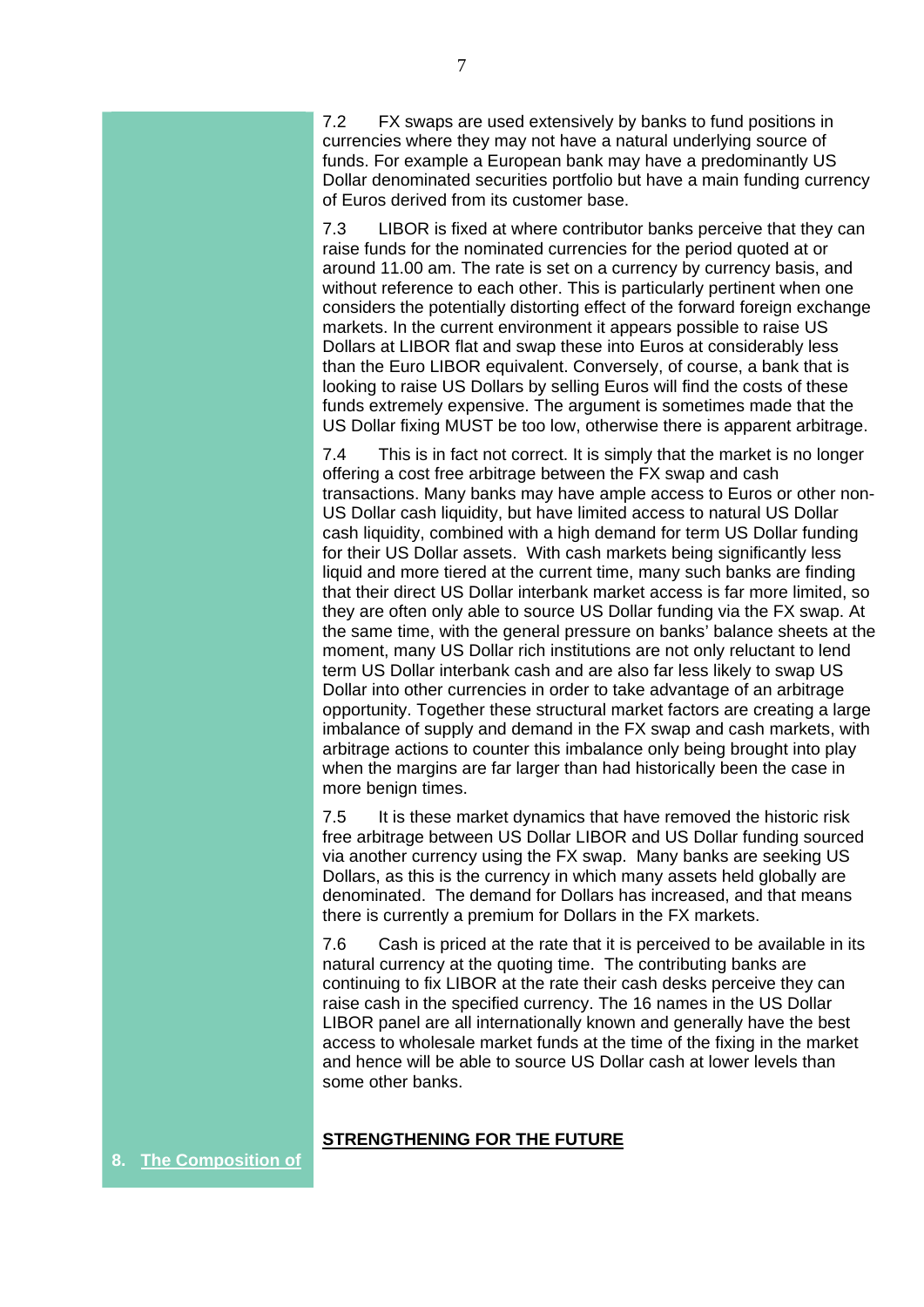**BBA LIBOR Panels** 8.1 Currently, the contributing panels for each currency for which BBA LIBOR offers a rate consist of 8, 12 or 16 banks (please see Appendix I).

- 8.2 Addressing the US Dollar panel in particular:
	- It already consists of many of the largest banks in both Europe and the USA.
	- These banks are not "European" "British" or "American": they are all global institutions.
	- The three largest banks in the USA are already panel members.
	- HSBC and Royal Bank of Scotland are in the top 10 largest banks in the US.
	- Many of the US Dollar panel hold American banking licences and are quoted on the New York Stock Exchange.

8.3 **It is important to note that any bank may volunteer to join the BBA LIBOR panel for any currency.** In order to apply, banks must submit in confidence the total of their interbank lending activity and swap activity carried out in London. It is clear that the activity must be London based for US Dollars, as US Dollar LIBOR is the rate for Euro Dollars not US domestic trading and London is the largest centre for trading in this instrument. Increasing the number of contributing banks on the US Dollar LIBOR panel by the addition of more banks either from continental Europe or the USA is possible provided those banks trade in significant amounts in US Dollars in London. The sixteen banks currently on the panel represent a substantial majority of the transaction volumes in the London market reported to the BBA. The BBA is not aware of any sizeable players in the London market that do not contribute to the BBA LIBOR panels. The rates therefore capture the overwhelming majority of such trading and the effect of widening the panel may not be that significant.

8.4 Care and clarity is also required in the addition of any banks to any of the BBA LIBOR panels because BBA LIBOR is designed to represent a benchmark funding cost which may not be available to all institutions. It would not be beneficial for the markets for a benchmark to include banks that did not undertake a significant volume of trading in London because this could have the effect of distorting the benchmark and reducing its credibility.

8.5 It is true that the cost of US Dollars changes over the day, changing as each financial centre opens and deepens the pool of liquidity. However US Dollar LIBOR is not and never has been a domestic funding rate. A rate that showed the cost of US Dollars traded in New York could be materially different, and a rate that included a mix of both London and New York trading could therefore be construed as an inappropriate benchmark that would not be replicable, as the choice of where to deal is between discrete locations with different characteristics.

8.6 Prior to the credit crunch, credit was priced cheaply – supply exceeded demand. However at the moment this is not the case and the effect is clearly visible in LIBOR as a measure of the markets.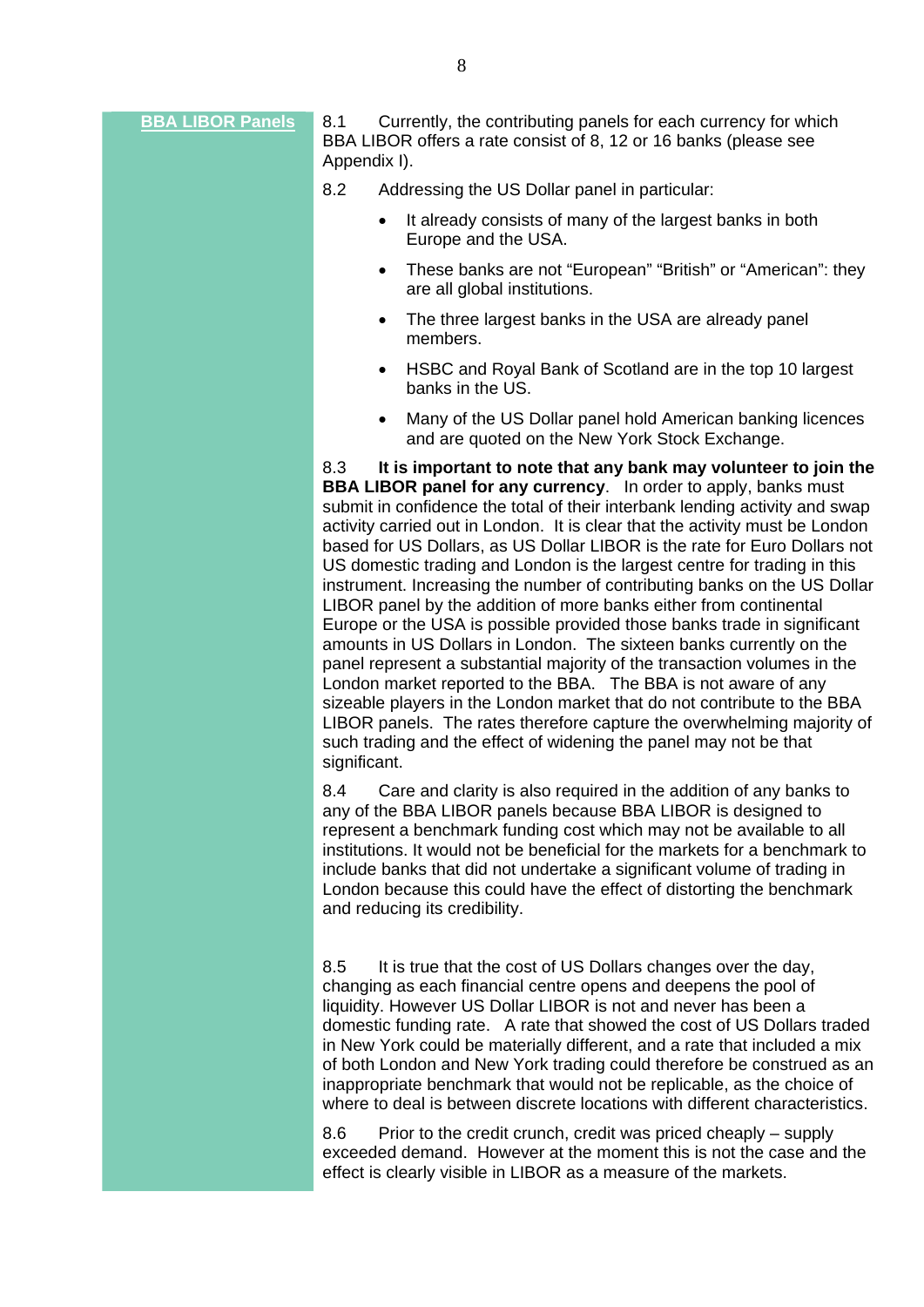8.7 Differences between London Euro Dollar rate and domestic US Dollar rates are **a reflection of existing market conditions, not necessarily a distortion in benchmarks.** 

**9. Timing of the Quote**

9.1 BBA LIBOR is fixed at 11.00 am London time. This represents the most convenient time for users worldwide, given that the fixing is for 10 currencies globally and therefore cannot happen at a time when all markets are open. It also gives institutions operating in Europe and the USA, who make up the majority of the global financial system, time to clear and settle any trades linked to the rates before the close of business in Europe.

9.2 Although it is possible to have multiple fixings for each currency, or even a continuous real time rate for each currency, different fixing times for each currency would mean that the rates are not comparable as market moving events would occur between the setting of BBA LIBOR for one currency and another.

- Offering multiple fixings at different times within each currency would lead to market confusion, and all outstanding deals linked to BBA LIBOR would need to be re-visited to define which time should be used as the benchmark. The complexity and expense of such an operation is clearly evident.
- A real time BBA LIBOR calculated 24 hours a day would theoretically be the most accurate measure of the markets, but as a benchmark this methodology suffers from the same critical drawback as multiple fixings at different times for each currency. A single snapshot time or close point would still have to be chosen for all deals linked to BBA LIBOR.

9.3 The consensus view from all stakeholders in the rates is that there must be one fixing for all currencies at one point each day. It is also vitally important to the derivatives market that the fixings all take place on the same basis and that includes timing.

# 9.4 **However the BBA will be seeking market views on the creation of two additional Dollar benchmark fixes.**

- i) Whether there should be an additional second US Dollar fix after the US market opens and;
- ii) Whether there is a desire to create an additional US Dollar index that seeks to capture European US Dollar trading.

10.1 Currently rates are created by ranking the contributors, discarding the top and bottom quartiles and then averaging the 2 central quartiles. It is therefore difficult to influence the rates as any submitted rate that is far enough away from the average to move the fixing materially will be discarded. Analysis indicates that the effect of moving to a median is less than 1 basis point in major currencies and less than 2 in smaller currencies. The FX & MM Committee therefore recommended no change to the current trimmed mean methodology.

**10. Use of a Median Rather than a Trimmed Mean**

**11. Anonymising the**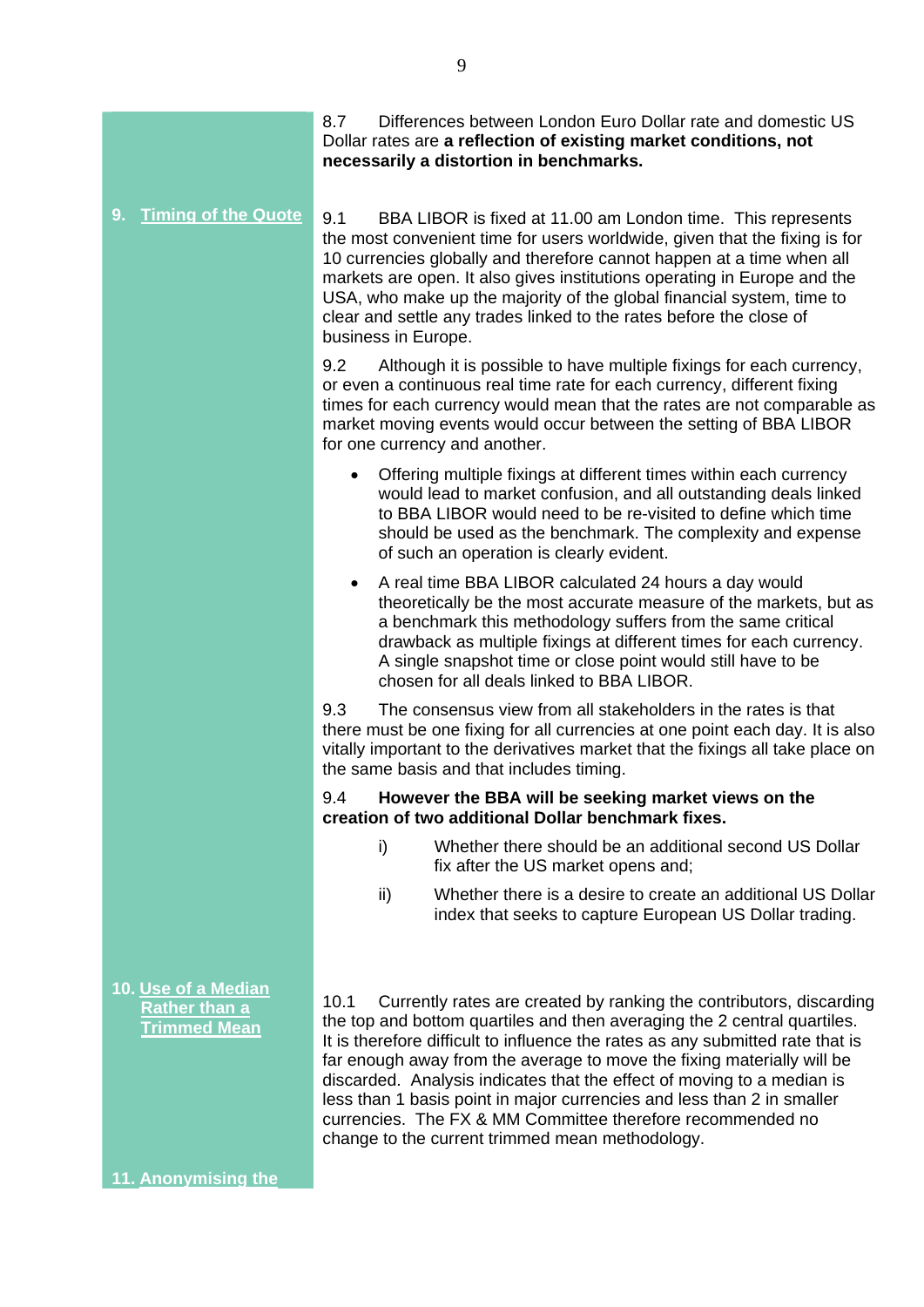11.1 It has been suggested that the transparency of LIBOR may be resulting in contributors exhibiting "herd" behaviour, as in the current strained market, which is characterised by funding costs out of line with the market, invites speculation and rumour mongering in the media. A solution to this might be to anonymise contributions, by ceasing to publish the underlying inputs from contributing banks freeing them to publish a rate without fear of this attracting attention. The majority of the market participants contacted by the BBA and the FX & MM Committee believe this would be a retrograde step. Relevant authorities have also expressed support for transparency and the strength and popularity of BBA LIBOR stem from its fundamental transparency and accountability.

#### 11.2 **However the BBA will explore options for avoiding stigma whilst maintaining transparency.**

**12. Clarifications to the definition of BBA LIBOR**

12.1 There is confusion amongst market commentators about what BBA LIBOR is for, and how it is constructed. This is a serious issue and, therefore, the need to clarify the definition is evident both for users and observers in order that they understand fully the information that is being presented.

12.2 Currently the definition is **"the rate at which an individual Contributor Panel bank could borrow funds, were it to do so by asking for and then accepting inter-bank offers in reasonable market size, just prior to 11.00 London time."** This definition is amplified as follows:-

- The rate at which each bank submits must be formed from that bank's perception of its cost of funds in the interbank market.
- Panel banks are asked for their own rates, rather than the rate at which a hypothetical bank could borrow, which is the definition used by some other fixes.
- Until 1998 BBA LIBOR used such a methodology, referring to the rate at which a "prime banks" lent to one another. The reason for changing this is that it is not possible to define what a prime bank is and all other definitions using unnamed subjects will suffer from this same problem
- The fixings must represent rates formed in London and not elsewhere.
- They must also be for the currency concerned, not the cost of producing one currency by borrowing in another currency and accessing the required currency via the foreign exchange markets. (As is stated earlier in the section on foreign exchange arbitrage and BBA LIBOR rates.)
- The rates must be submitted by members of staff at a bank with primary responsibility for management of a bank's cash, rather than a bank's derivative book.

12.3 One area in the BBA LIBOR description that is not specifically defined is "Reasonable Market Size". This is intentional, as reasonable market size will vary according to prevailing liquidity and credit conditions as well as between currencies and even quoting banks. In the current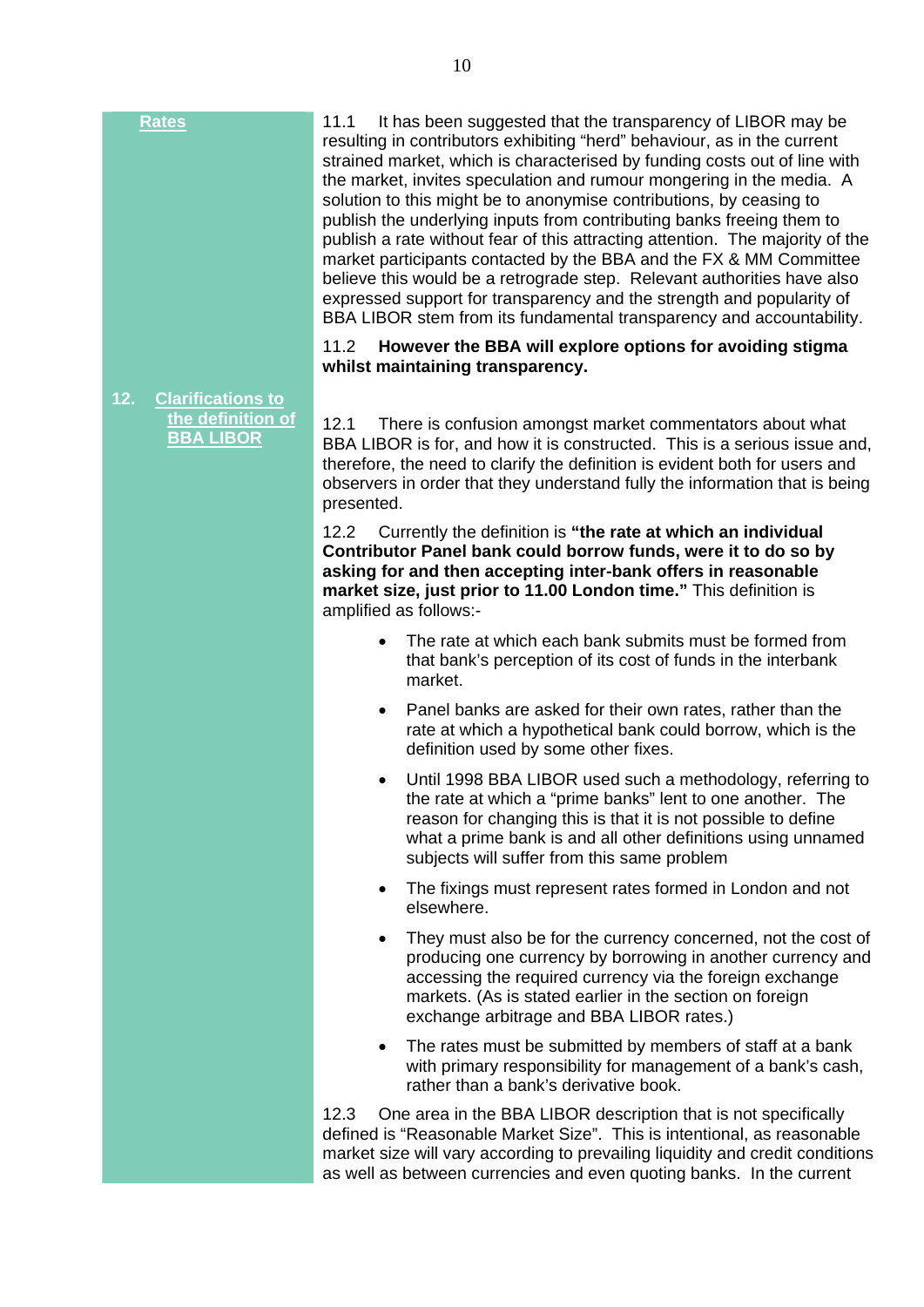conditions, this could change weekly or even daily. Specific figures could be written into the instructions to contributing banks, but this could lead to confusion and uncertainty and might even impair liquidity further. From our discussions to date, it would appear that reasonable market size is a concept that is understood by all market participants.

# 12.4 **However, the BBA seeks further comments on this point.**

12.5 The definition includes the expression "funds". Hitherto, this expression has never been explained. The BBA and the FX & MM Committee, in response to requests, now wish to clarify what the definition of "funds" covers. That is, that the definition of funds is: unsecured interbank cash or cash raised through primary issuance of interbank Certificates of Deposit.

#### **13. Strengthening the governance of BBA LIBOR**

# **(i) Objectives of the Strengthening Exercise**

13.1 The BBA believes that the objectives/principles for a strengthened governance framework include:

- (a) A need for enhanced transparency and accountability;
- (b) More clarity over the scrutiny mechanism;
- (c) Greater market participation in the processes and oversight of BBA LIBOR;
- (d) Reinforced market confidence in BBA LIBOR as a credible benchmark; and
- (e) Improving the BBA's educational outreach on BBA LIBOR

# **The BBA invites comments on this initial list**.

13.2 The BBA has discussed with the FX & MM Committee and other interested parties (including our legal counsel) on how these objectives could be met. The first steps, on how the BBA and the Committee intend to proceed, are as follows:

#### **(ii) Scrutiny mechanism for BBA LIBOR**

13.3 In revising the scrutiny mechanism for BBA LIBOR, The BBA believes that the following key aspects are essential and are being implemented forthwith:

- 1. Banks' inputs into the BBA LIBOR process will be actively monitored every day and discrepancies within rates will be flagged. Discrepancies will include inputs that fluctuate, alter rapidly without any obvious external cause, or are not consistent with their market activity in the relevant period.
- 2. Where discrepancies are identified, these will be brought to the attention of the FX & MM Committee for their consideration.
- 3. All members of this committee will be experienced market practitioners
- 4. If the members of the Committee cannot satisfy themselves that any given rate is realistic, the submitting bank in question will be invited to explain the reason for the rate they posted including third party independent analysis if required.
- 5. A bank that is unable to offer a justification for their rates at any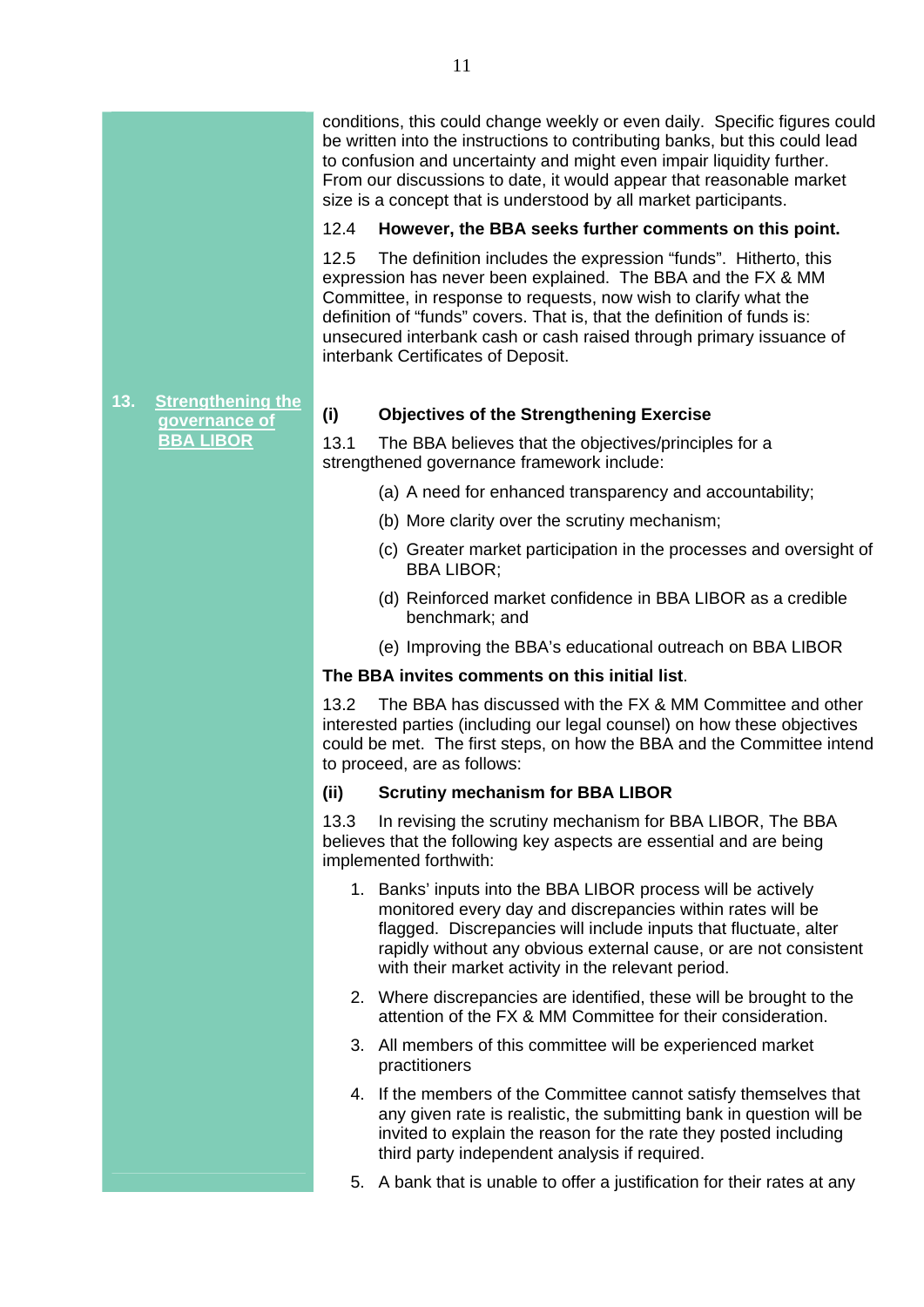point will be given a warning and repeat offences will lead to replacement of the bank on the currency panel in question.

- 6. The Committee will meet at least monthly at which it will receive a full report on these and any other issues brought to its attention by the LIBOR manager. This will include assessment of commentary in the market and from all stakeholders.
- 7. The Committee will develop best practice for bank reporting standards and adherence to these standards.

#### **This list may be by no means exhaustive, and the BBA would welcome comments on whether there might be other aspects to take into account.**

#### **(iii) Membership of the FX & MM Committee**

13.4 The BBA also suggests that the composition of the Committee needs to be reviewed, and that certain aspects such as method or appointment and term of office could benefit from further clarity. Members of the Committee are currently from contributing banks, and believe their independent stance and ability to provide detailed scrutiny of the rates would be strengthened by widening the membership of the Committee. The Committee will ensure ongoing dialogue with relevant central banks, and other interested groups and organisations. The BBA suggests that this could be initiated with immediate effect.

#### **The membership of the Committee is being widened to include noncontributing banks in Europe and the USA and the BBA would welcome comments on this.**

#### **(iv) Expansion of Contributing Panels.**

13.5 The BBA believes that the current currency panels are a good representation of transactional activity in the London markets. The first criterion for panel membership is an application to be considered for inclusion in one or more of the panels. The BBA has not had any new applications for banks from banks wishing to be considered for addition to the panels in the last year. Notwithstanding this, the BBA believes that the issue of whether the full range of institutions is being captured should be explored once again.

**The BBA will therefore actively commence discussions with a number of other major banks for the purpose of establishing whether their business qualifies for inclusion on a panel and whether the panel sizes should be increased.**

13.6 The BBA will commence this immediately, but this is necessarily a process that will take a certain amount of time. The BBA will keep the markets fully abreast of progress and will seek the views of all interested parties in the public and private sectors. The BBA, FX & MM Committee and contributors are all determined to reinforce the validity and credibility of LIBOR.

#### **(v) Ongoing dialogue regarding BBA LIBOR**

13.7 It is clear that BBA LIBOR is not perfectly understood by market participants and observers, and that the BBA could do more to educate markets and other interlocutors including the media. The BBA has contacted all contributors to ensure that their submissions to the rate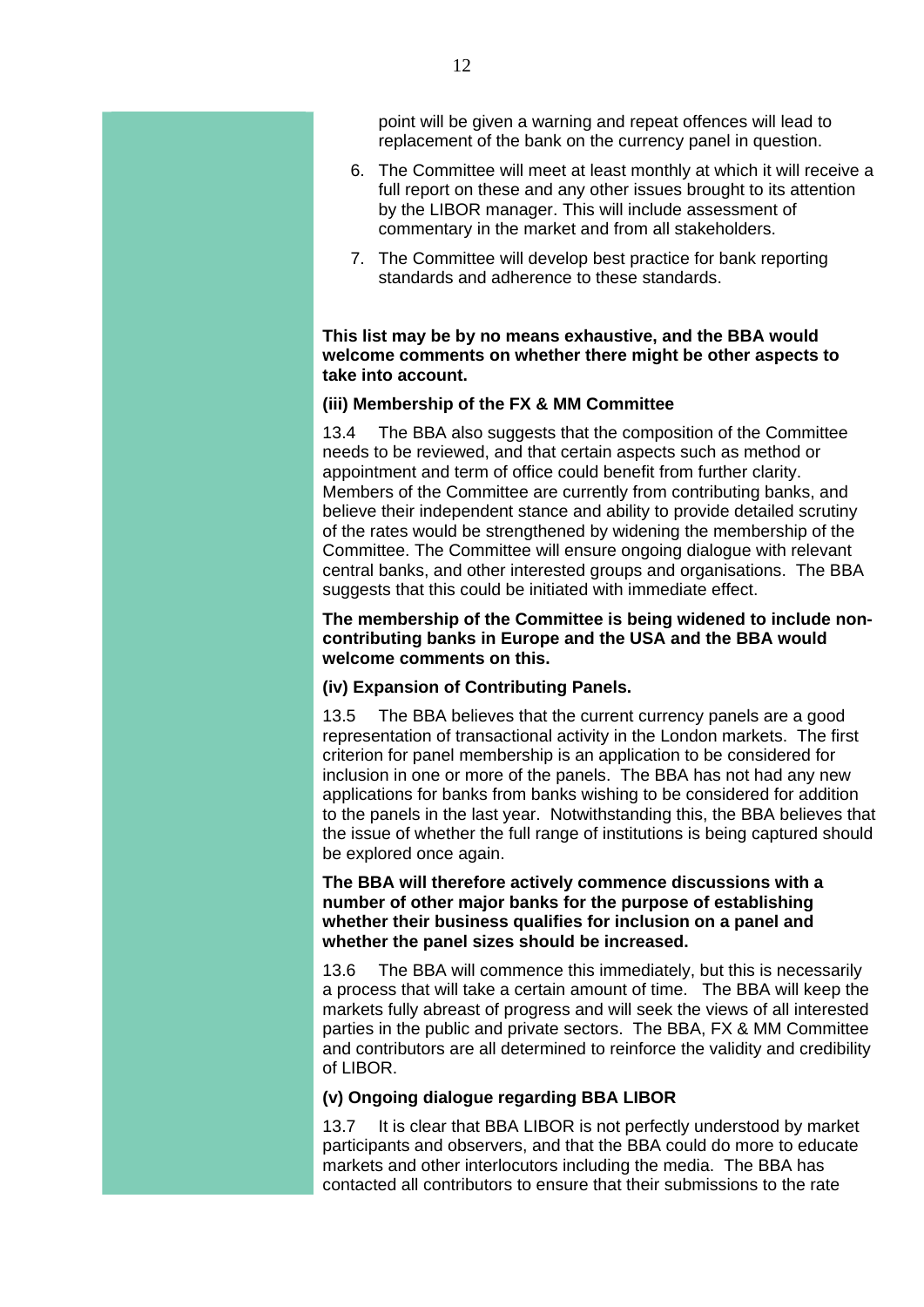setting process are fully compliant with the procedures as laid out by the FX & MM Committee. The BBA will also hold meetings with all interested market participants in respect of the content of this paper and seek their views.

13.8 **Mindful of the widespread use of LIBOR, in terms of significant numbers of contracts around the world being linked to BBA LIBOR in its current form, the BBA intends to proceed carefully. There will be no knee jerk change and no alterations without clear rationale.** 

**14. Conclusion** 14.1 BBA LIBOR is calculated and fixed by Reuters under contract from the BBA, and under the guidance of the Foreign Exchange and Money Markets Committee. This paper represents the view of this Committee. Comments from market participants and users of the rates are welcome, and should be directed to John Ewan, LIBOR Director at the BBA and the Secretary to the Committee, within four weeks of the date of release of this paper.

> 14.2 Upon receipt of comments, the BBA will inform the market of the results of the consultation and establish a timetable for the implementation of outstanding issues.

British Bankers' Association

10 June 2008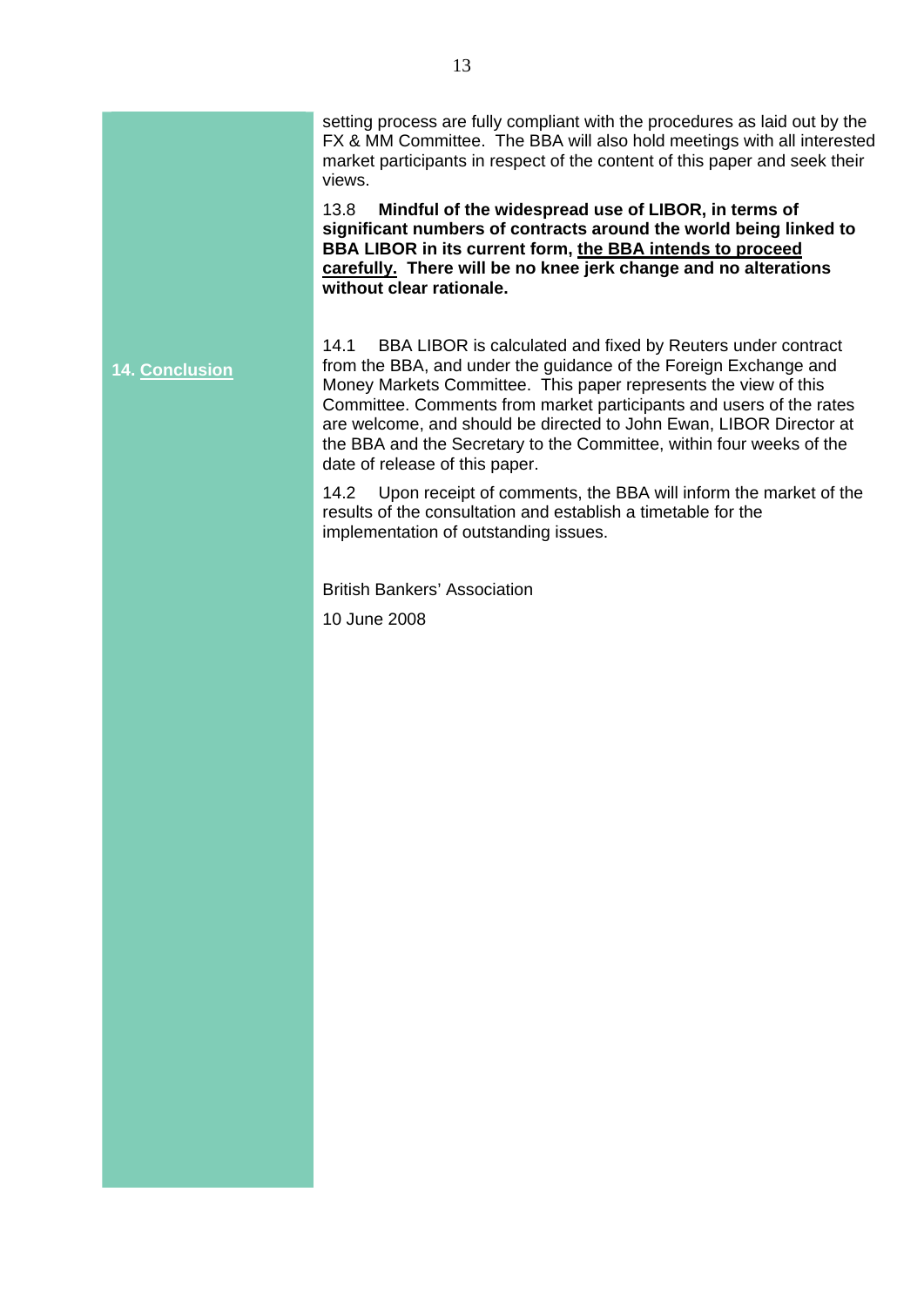# **APPENDIX I – Contributor Panel Banks AUSTRALIAN DOLLAR (AUD) – 8 BANKS**

Barclays Bank plc Commonwealth Bank of Australia Deutsche Bank AG **HBOS** Lloyds TSB Bank plc National Australia Bank Ltd The Royal Bank of Scotland Group UBS AG

# **CANADIAN DOLLAR (CAD) – 12 BANKS**

Bank of Montreal Barclays Bank plc Canadian Imperial Bank of Commerce Deutsche Bank AG **HSBC HBOS** JP Morgan Chase Lloyds TSB Bank plc National Bank of Canada Rabobank Royal Bank of Canada The Royal Bank of Scotland Group

# **SWISS FRANC (CHF) – 12 BANKS**

Barclays Bank plc Bank of Tokyo – Mitsubishi UFJ Citibank NA Credit Suisse Deutsche Bank AG **HSBC** JP Morgan Chase Lloyds TSB Bank plc Société Générale The Royal Bank of Scotland Group UBS AG West LB AG

#### **DANISH KRONE (DKK) – 8 BANKS**

Barclays Bank plc Deutsche Bank AG **HSBC** JP Morgan Chase Lloyds TSB Bank plc Rabobank The Royal Bank of Scotland Group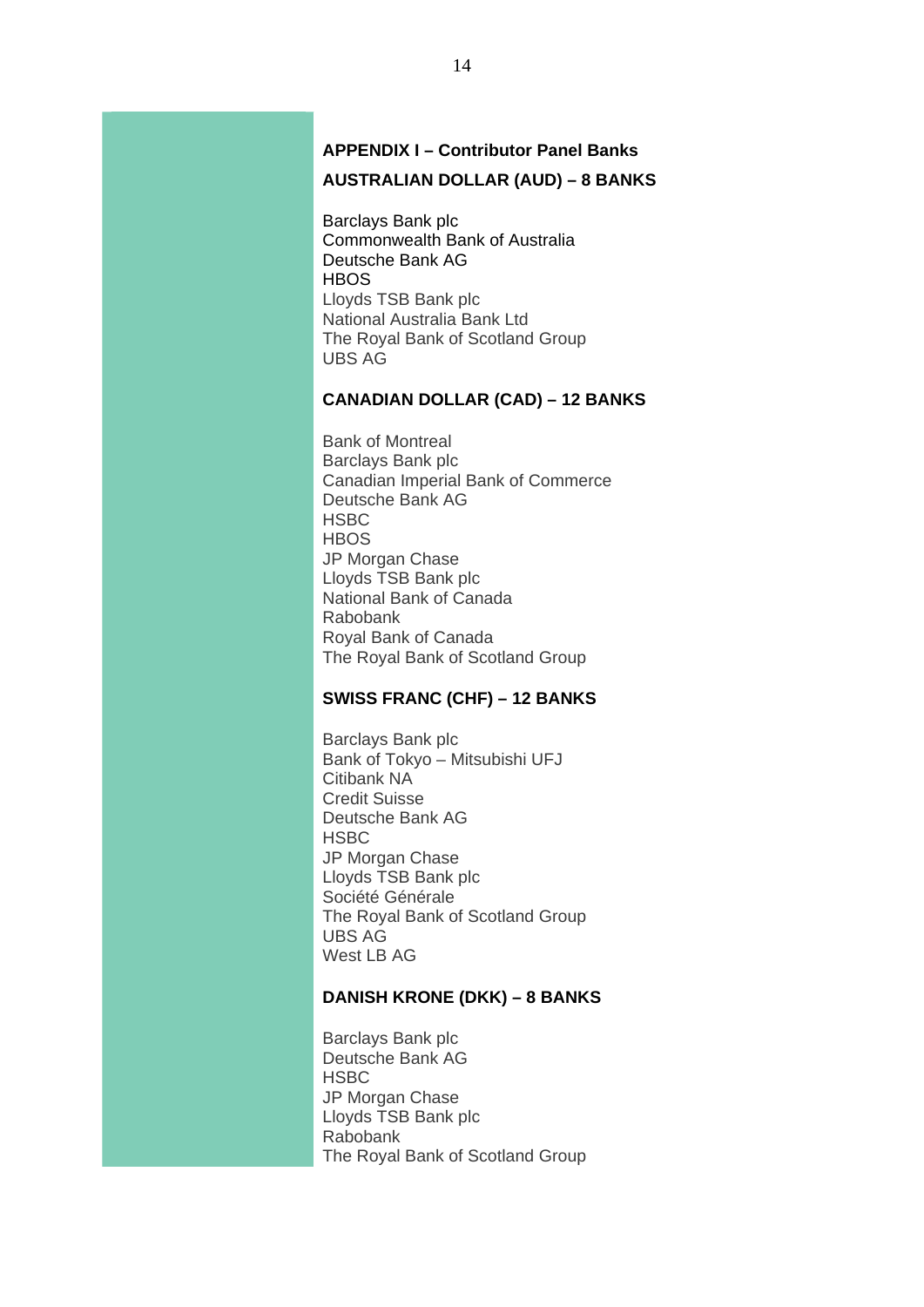UBS AG

# **EURO (EUR) – 16 BANKS**

Bank of America Barclays Bank plc Bank of Tokyo – Mitsubishi UFJ Citibank NA Credit Suisse Deutsche Bank AG **HBOS HSBC** JP Morgan Chase Lloyds TSB Bank plc Rabobank Royal Bank of Canada Société Générale The Royal Bank of Scotland Group UBS AG West LB AG

#### **STERLING (GBP) – 16 BANKS**

Abbey National plc Bank of America Bank of Tokyo – Mitsubishi UFJ BNP Paribas Barclays Bank plc Citibank NA Deutsche Bank AG **HBOS HSBC** JP Morgan Chase Lloyds TSB Bank plc Rabobank Royal Bank of Canada The Royal Bank of Scotland Group UBS AG West LB AG

#### **JAPANESE YEN (JPY) – 16 BANKS**

Bank of America Bank of Tokyo – Mitsubishi UFJ Barclays Bank plc Citibank NA Deutsche Bank AG **HSBC** JP Morgan Chase Lloyds TSB Bank plc Mizuho Corporate Bank Rabobank Société Générale Sumitomo Mitsui Banking Corporation Europe Ltd (SMBCE)